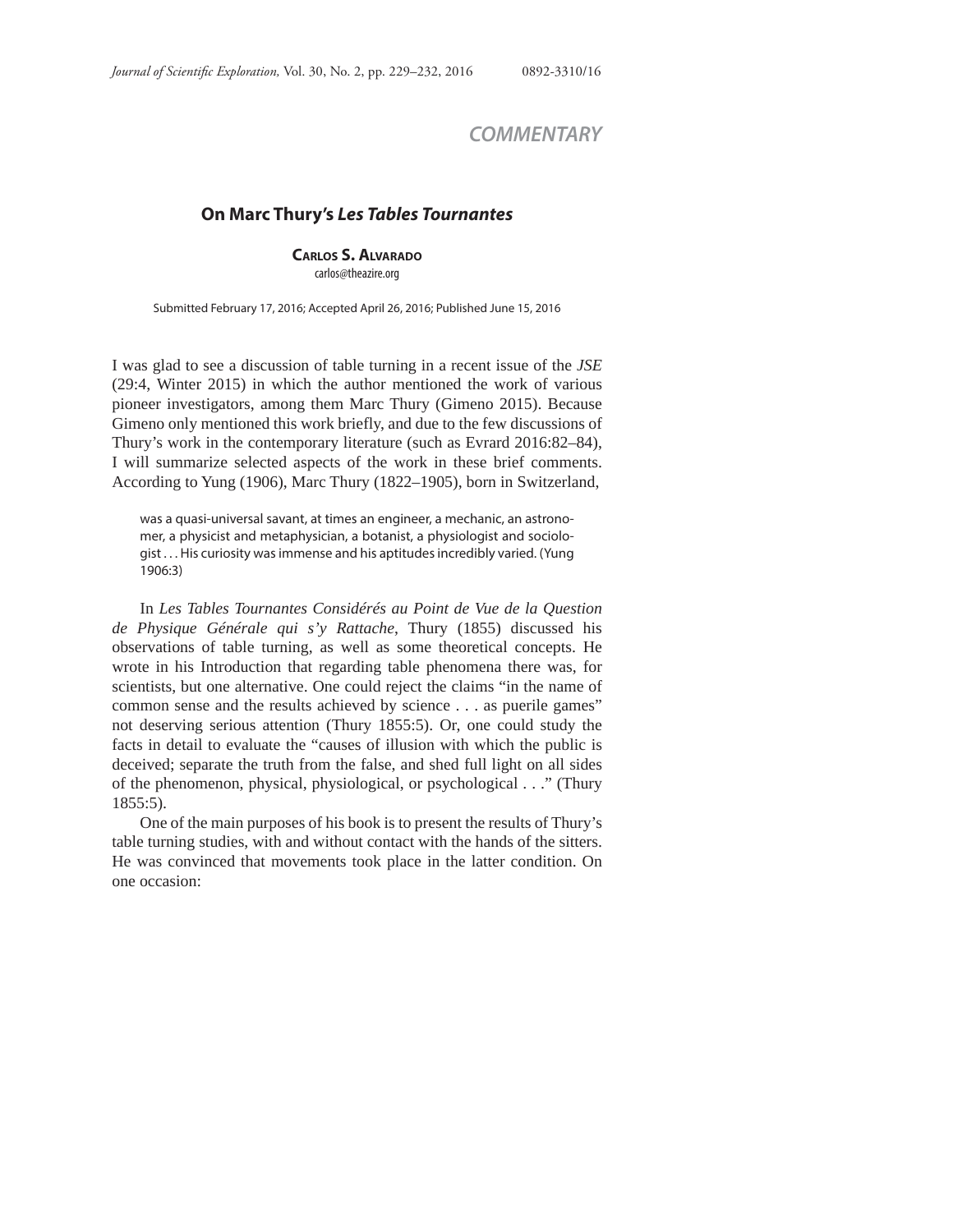Five people sitting around a light table, holding their hands three quarters of an inch above the top: The table turned. The test was repeated several times with the same success. We ensured with the light that no finger rested on the top, and also watched the feet. (Thury 1855:16)

There were other attempts to ascertain that the sitter's fingers were not touching the table. Sometimes, Thury wrote, "we saw the table was set in motion, without us being able to catch the slightest touch of the fingers" (Thury 1855:16).

Thury also used instruments to measure the force necessary to move the table. This, and other results, are summarized by Flammarion (1907: Chapter 7). Thury (1855) wrote:

Rubbing of 5 fingers 150 grams of traction. Insufficient, since it must reach the number of 2,000 to 3,000 grams.

Pressure of 5 fingers 150 grams of traction. Insufficient.

Pressure of 10 fingers. 1,000 grams of traction. Insufficient.

The unperceived rubbing of at least 70 to 100 fingers, or the involuntary pressure of at least 20 to 30 fingers, must be supposed, inadmissible suppositions. (Thury 1855:55)

A later section covered topics such as aspects relating to the hypothetical force causing the table movements. Forming a chain by using the hands of the sitters produced good results. As stated by Thury, this worked for de Gasparin (1854), but it was not clear if it was essential. Also, several operators seemed to be necessary. Nonetheless, this did not seem indispensable, "but only a way to increase the force" (Thury 1855:26).

There were also discussions about explanatory concepts. Fraud and electricity, as well as other bodily emanations, were considered and rejected. Unconscious movements, the author was clear, could not explain movements without contact.

The issue of contact was also assessed by putting a layer of flour on the top of the table while movements were produced with hands placed at a distance from the table. But the flour was not affected (Thury 1855:17).

Thury did not accept spirit agency. Referring to communications obtained via the tables, he wrote that "the intervention of spirits could be concluded from the content of the revelations, in case that their content would be such that it could not come from the human soul" (Thury 1855:46). Thury stated, however, that his concern was with physical manifestations.

Emphasis on human agency was clear in Thury's accounts of the experiences of a man refferred to as N., who had table seances in his home in which children participated and communications were received. A child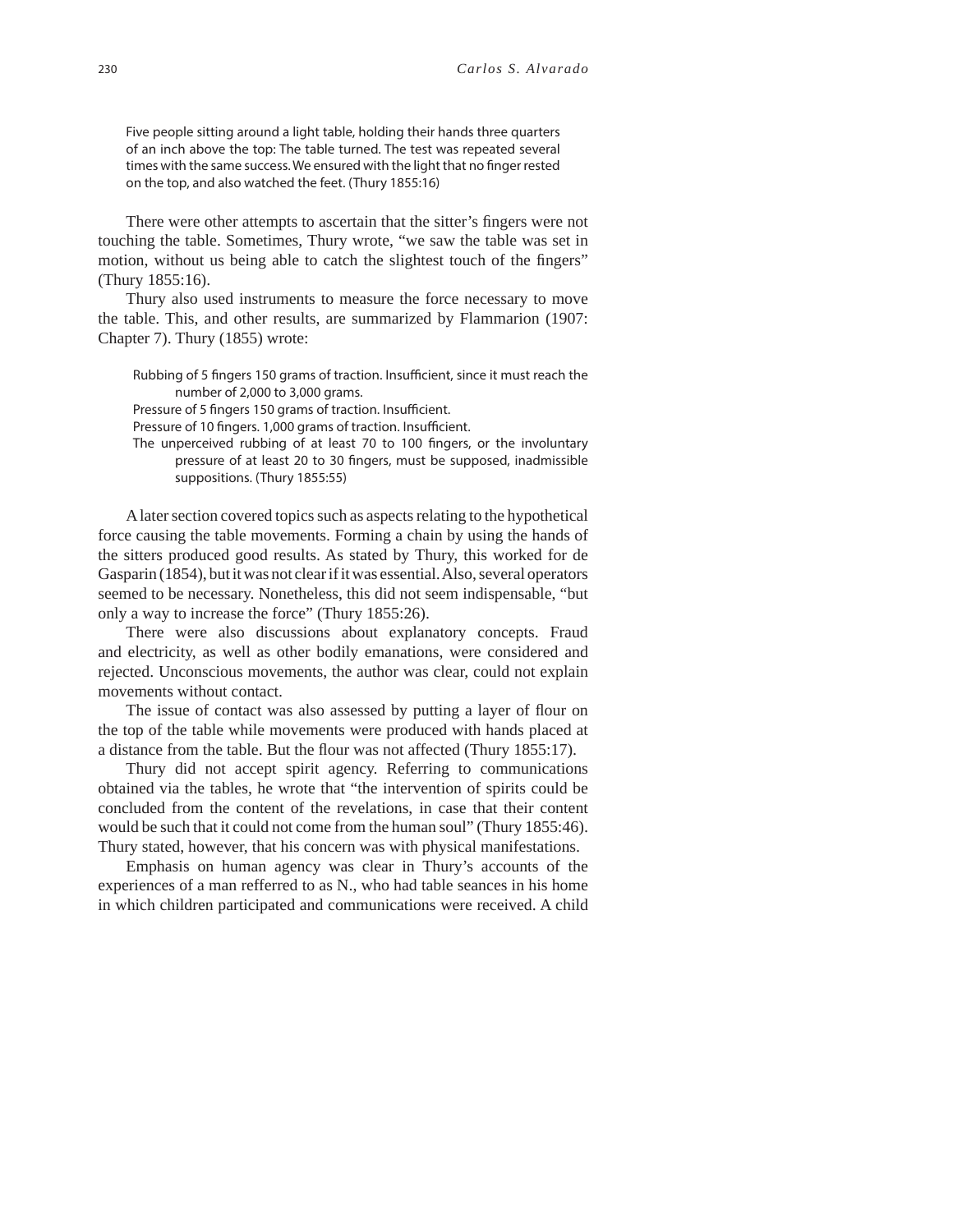who had been present in some successful seances experienced strange phenomena while receiving a piano lesson. A strange sound came from the piano, which also moved, causing the child and the piano instructor to leave the room. Later, N. was present during a lesson and he also heard the sound (musical and metallic) and saw that the two front legs of the piano were lifted, phenomena that were repeated for 15 days when the child was sitting by the piano. It was stated that the child did not want the phenomena. However, in Thury's view, the issue was not one of lack of a conscious will or intention. He wrote that "sometimes our being splits, talks to itself (dreams), desires unconsciously what it does not want . . ." (Thury 1855:24).

Althought Thury separated his own ideas from those of animal magnetism and the like, his explanatory principles were still part of the tradition of unorthodox concepts of force used by many to account for physical phenomena (e.g., Alvarado 2006). Various versions of such ideas were common in writings about table turning, among them those of de Gasparin (1854). The latter speculated that the movements of the table were caused by a fluid coming out from the sitters. He wrote that it seemed that "the table identifies with us in some way, becomes one of our members, and operates movements conceived by us in the same way that our arms do" (de Gasparin 1854:Vol. 1:96).

Thury speculated about a substance on which the soul could act directly, which he called "psychode." In his view this substance was "susceptible to very simple changes under the influence of the soul" (Thury 1855:44, italics deleted). Thury argued that the psychode was a universal substance particular to the organism that was not likely to come out, except in specific circumstances. "The will acts on the psychode" (Thury 1855:44), and through it on what this substance surrounds.

The concept of the psychode was similar to other ideas about an intermediary principle between a spiritual component and the physical body conceived to explain their interaction (e.g., Kardec 1863). In addition, Thury also argued that the psychode was "a particular state of matter, a state that usually occurs within the sphere of the organism," but which may exteriorize under some states, acting similar to diamagnetism in magnets (Thury 1855:45). He added in a footnote about this state: "We propose to name *ectenic* (. . . extension) state this particular state of the organism . . . in which the soul can somehow extend the usual limits of its action; and *ectenic force* that which develops in this state" (Thury 1855:45).

This is but a short summary of Thury's book, and one that does not cover all its content. But I hope that it will motivate those who read French to study the book itself, which is available online at http://docnum.u-strasbg.fr/cdm/ref/collection/coll12/id/83677.